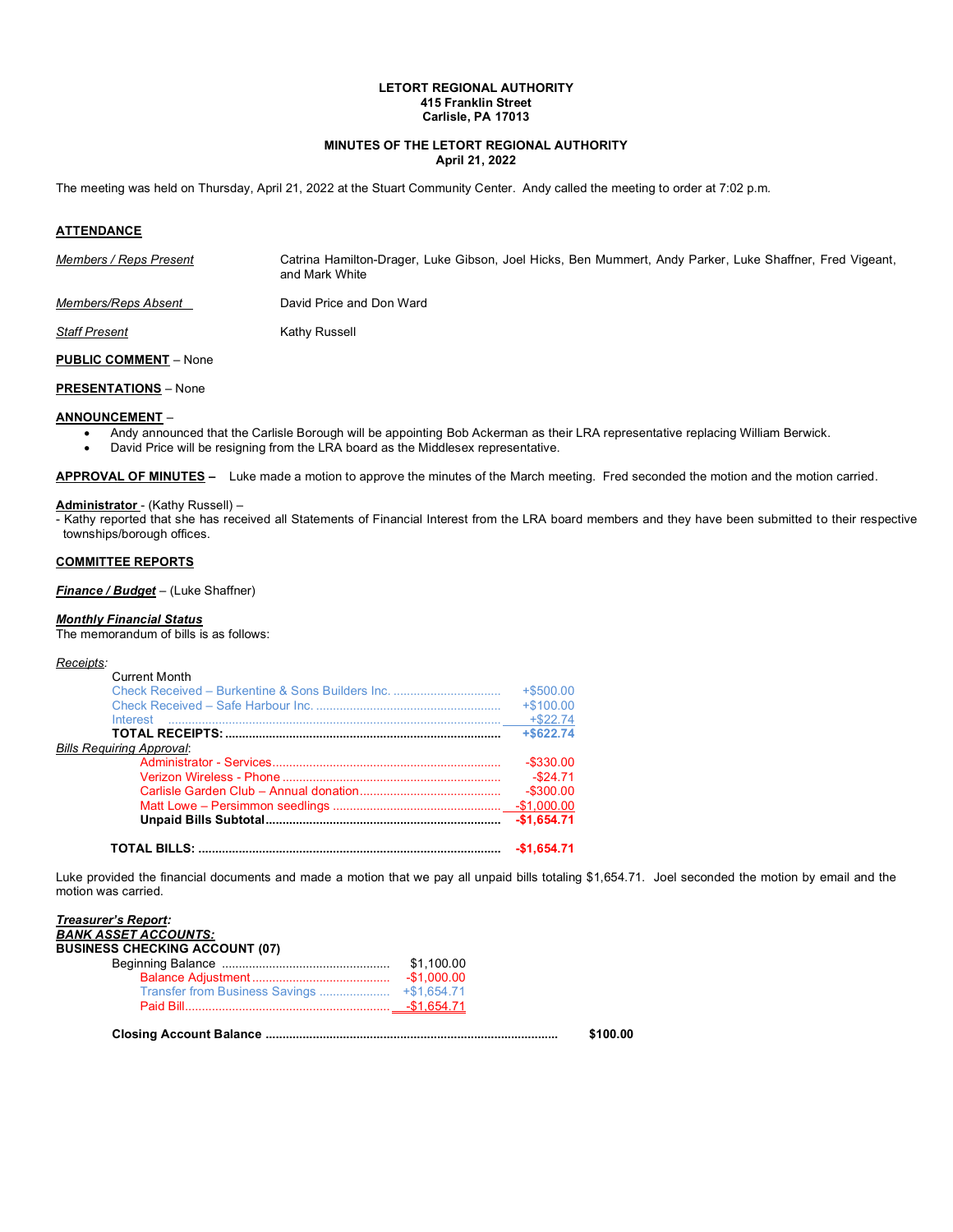| <b>BUSINESS SAVINGS ACCOUNT (00) GENERAL FUND</b>                               |            |            |  |
|---------------------------------------------------------------------------------|------------|------------|--|
|                                                                                 |            |            |  |
|                                                                                 |            |            |  |
|                                                                                 | $+$ \$2.97 |            |  |
|                                                                                 |            |            |  |
|                                                                                 |            |            |  |
| BUSINESS MONEY MARKET SAVINGS, FRIENDS OF THE LETORT                            |            |            |  |
|                                                                                 |            |            |  |
|                                                                                 |            |            |  |
|                                                                                 |            |            |  |
| <b>BUSINESS SUPPLEMENTAL SAVINGS, RESTRICTED FUND -01</b>                       |            |            |  |
|                                                                                 | \$100.21   |            |  |
|                                                                                 |            |            |  |
|                                                                                 |            | \$100.22   |  |
|                                                                                 |            |            |  |
| CERTIFICATE OF DEPOSIT #40 (25 Month) (Matures 2/17/23)                         |            |            |  |
|                                                                                 |            |            |  |
| Interest                                                                        | $+ $2.61$  |            |  |
|                                                                                 |            | \$5,606.28 |  |
|                                                                                 |            |            |  |
| CERTIFICATE OF DEPOSIT #41 (25 Month) (Matures 8/17/22)                         |            |            |  |
|                                                                                 |            |            |  |
|                                                                                 |            |            |  |
|                                                                                 |            | \$5,457.34 |  |
|                                                                                 |            |            |  |
| CERTIFICATE OF DEPOSIT #49 (15 Month) (Matures 1/3/22)                          |            |            |  |
|                                                                                 |            |            |  |
|                                                                                 |            | \$5,289.05 |  |
|                                                                                 |            |            |  |
| CERTIFICATE OF DEPOSIT #50 (25 Month) (Matures 05/20/21)                        |            |            |  |
|                                                                                 |            |            |  |
|                                                                                 |            |            |  |
|                                                                                 |            | \$5,552.92 |  |
|                                                                                 |            |            |  |
| CERTIFICATE OF DEPOSIT #51 (29 Month) (Matures 03/19/22)                        |            |            |  |
|                                                                                 |            |            |  |
|                                                                                 | $+\$7.25$  |            |  |
|                                                                                 |            |            |  |
|                                                                                 |            | \$5,616.12 |  |
|                                                                                 |            |            |  |
|                                                                                 |            |            |  |
| Financial Summary -                                                             |            |            |  |
| Luke made an adjustment to the Business Checking Account balance.<br>$\circ$    |            |            |  |
| CD#51 had matured and has been renewed. The new mature date is 2024.<br>$\circ$ |            |            |  |
| Budget Report – As noted                                                        |            |            |  |

#### *Friends of Letort* – *Mark White* –

• Database of Friends for Volunteer Opportunities – We continue to build and update this list.

## *Grants* – *Andy Parker*

- Rotary club grant (Spring Garden Parking)
	- $\circ$  Unfortunately, the Rotary Club has pulled their grant for the parking lot.
		- **•** They were concerned that we weren't going to make their proposed deadline.
- Other funding sources

.

 $\circ$  There is a possibility we may be able to obtain a grant from Faulkner Subaru for up to \$5,000.00.

## *Audit* – Joel Hicks

.

- Luke reported that the annual audit has been completed.
	- $\circ$  It was determined that we would waiver the finalization meeting with SEK.
	- $\circ$  Luke feels that SEK may be able to assist us in obtaining a 501(c)3 status.
		- Once the audit has concluded, Luke will speak with Jessica at SEK to determine if we qualify for 501(c)3 status.<br>■ Joel made a motion to authorize Luke to request a proposal from SEK for fact finding for us to assist us
			- Joel made a motion to authorize Luke to request a proposal from SEK for fact finding for us to assist us in becoming a 501(c)3 organization. Luke seconded the motion and the motion carried.
				- It was suggested that it may be beneficial to have the Friends group incorporated and approve as a 501(c)3.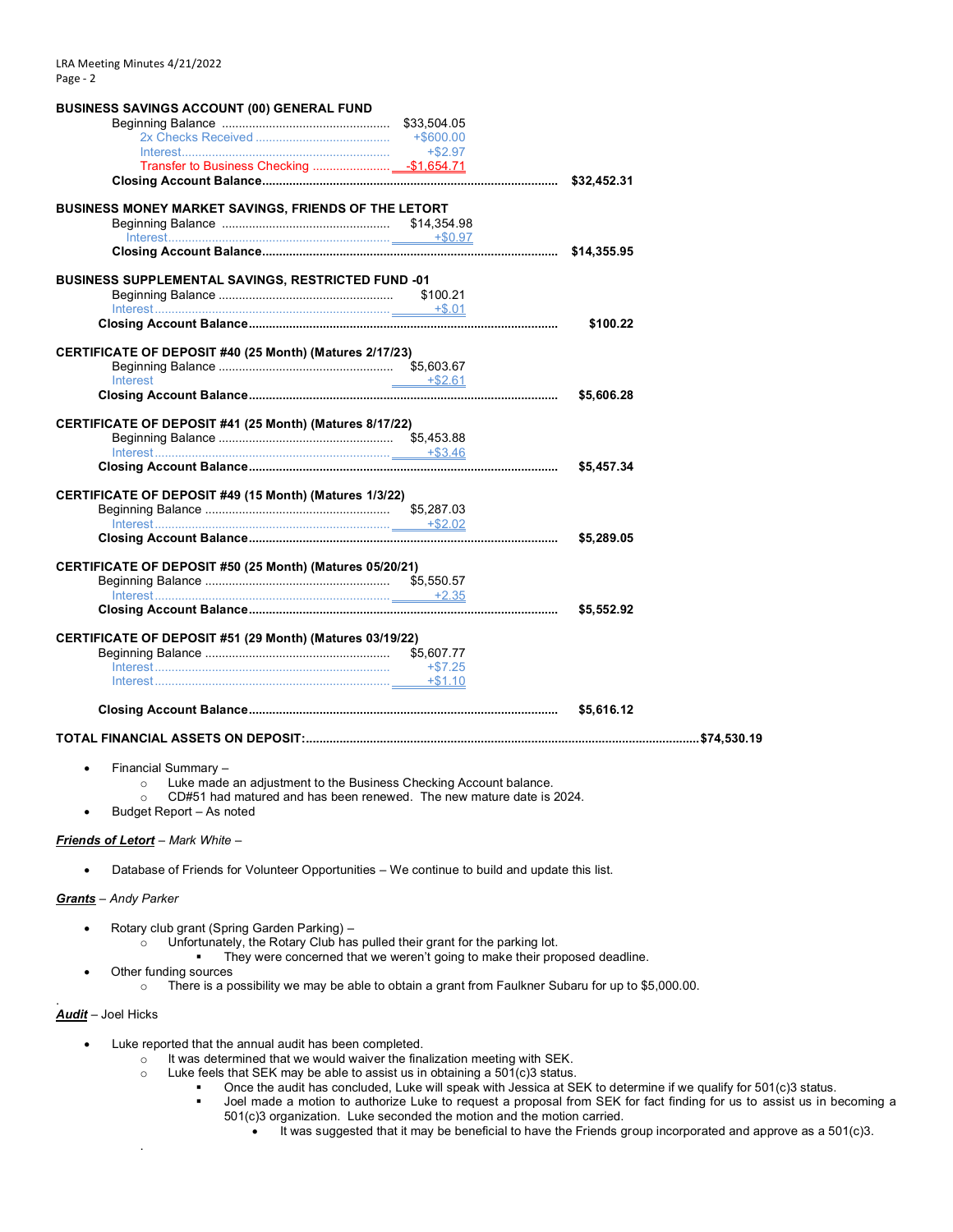### *Information and Education* **–** Fred Vigeant

- Recent press releases and Facebook updates
	- o Fred shared several events on our Facebook page.
- Next Door No report
- Web hosting No report

# *Nature Trail* – Ben Mummert

- Trail vegetation management CPC/CVTU Earth Day Event Sunday, April 24<sup>th</sup> from 1:00-3:00 and Wednesday, April 27<sup>th</sup> from 4:00-6:00.
- Trail extension ROW and Trail opening SMT meeting
	- o Andy met with SMT to discuss the trail and our tentative plans to move forward with the trail extension.
		- The LRA will surface our section of the trail (approximately 1,200 LF south of Spring Garden Street.
			- $\circ$  Andy has determined an estimated cost for aggregate and labor at approximately \$6,000 to \$10,000, or maybe less if we use a sand and gravel mix or a waste product from the quarry.
				- \$4,000.00 is remaining in our trail budget.
				- Money is left from the UGI settlement
				- Potential \$5,000 grant from Faulkner Subaru
			- o Andy made a motion to authorize spending up to \$5,000.00 and use grant money for anything above \$5,000. to pay for surfacing our section of the trail. Luke seconded the motion and the motion carried.
		- SMT has a county grant to surface their section of the trail.
		- SMT will take care of doing a crosswalk and signage on Spring Garden Street.
		- SMT does not have agreements in place with the Shambaughs or Eberly's, but the township is confident they can secure the required agreement.
		- SMT has secured all of the agreements needed for the last section of the trail.
- Debris on trail
- o Ben cleaned up another tree on the trail.
- South Spring Garden Street Parking
	- o The South Middleton Township Engineer,has not reviewed the parking plan. Ben thinks the design team and Consultant Chris Chiampi (RLA at FSA) sensitively balanced so many interests involved. Ben will have the designer coordinate with the township engineer.

#### These things stand out:

- 1. The illustrated plan accommodates space for a handicap van to turn around off-street;
- 2. Accommodates the existing, large silver maple without removal or injury;<br>3. Reasonably accommodates quests from north or south on Spring Garder
- Reasonably accommodates guests from north or south on Spring Garden Street;
- 4. Only the handicap pad would be concrete or a permeable plastic-grid paver system (to meet ADA requirements);
- 5. The trail's stone-dust surface would extend along an aisle to access the barn drive, beside the cartway;
- 6. Relocates the boulder presently situated in front of the bollards; and
- 7. Requires minimal grading, excavation, and fill-- an ~18" embankment at the head of the handicap space could be defined by a traditional stacked-stone wall.

#### The concept reflects a middle-road for handling the other established (but informal) pull-off parking:

- 1. Marking five extra-wide, diagonal spaces;
- 2. Deepening those spaces so folks have more room to turn around behind vehicles in an aisle still off the street;
- 3. Grading and stabilizing the soil with reinforcement mesh, addressing rutting, gullies, and all-weather use;<br>4. Reserving expedient options to retire those pull-off spaces altogether, when parking is secured, elsewher
- Reserving expedient options to retire those pull-off spaces altogether, when parking is secured, elsewhere; and
- 5. Requires addressing road runoff at the barn driveway apron.

Ben will stake this concept out for folks to see in person, if you want to visit the trailhead.

# *Long-Range Planning & Easements* – Andy Parker

- UGI Easement update Ben organized planting of 100 Persimmons trees.
- Easement inspection Schedule?
	- o Don and Andy looked at Parker Spring and Spring Garden Street properties.
	- o Andy asked for volunteers to check out the additional easement properties to give notes on the condition of the properties, how much invasive species are there, ideas on what can be done with the properties, in particular the area down by the county prison.
		- If anyone is interest, please contact Andy.
		- Luke volunteered to provide drone footage from the air.
		- Ben can hook Luke up with drone software that will take photos and put them together for a map.
- Cumberland County Riparian Buffer Planting Inventory long-term operation and maintenance. this item tabled until a future meeting. CCC Meeting
	- o Andy reported that the CCC met in March and discussed the County Comprehensive Plan Update and a Conservation Chapter. They are looking for support from the environmental organizations to try to identify features within the county that are subject to conservation.
	- $\circ$  They are looking for each affiliate to take a month or 6 months where they provide administration for the organization.
	- o Their next meetings are scheduled for May / July / September / November.

# *Stream Ecology* – Mark White

- ALLARM report and analysis (Ginny) –
- o The March and April water quality results were received and reviewed.
- Stream restoration / stabilization Letort and Biddle Mission Parks?